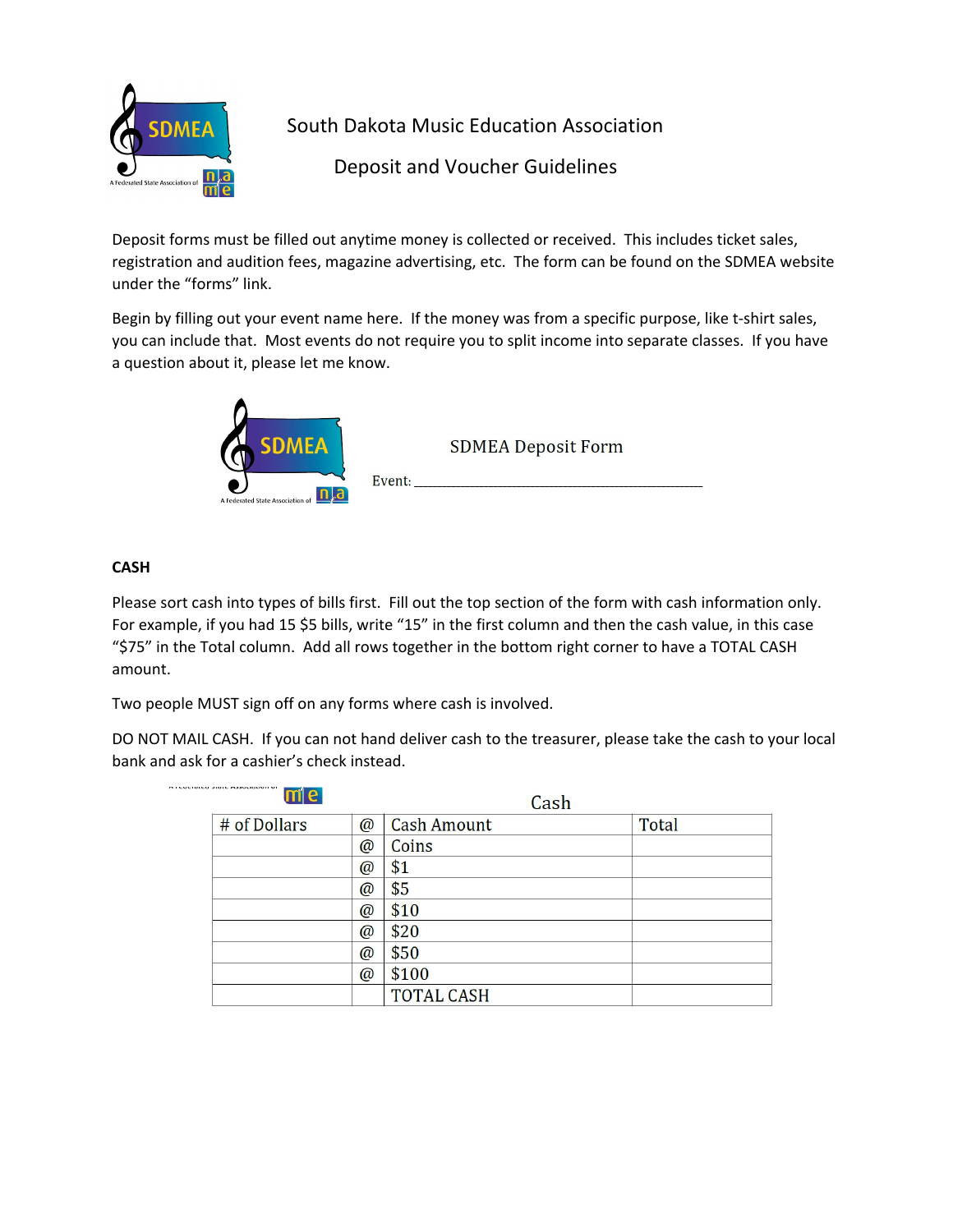## **CHECKS**

Please sort checks by amount beginning with the lowest dollar amount and ending with the highest. Then, fill in the rows accordingly.

Example: 9 checks  $\omega$  \$18 = \$162

All checks must be stamped on the back with a "Deposit Only" stamp. If you do not have one, please contact the treasurer.

If checks come to you with a printed "tag", please detach that leaving only the check portion to mail.

Then add all of the rows to come up with one TOTAL CHECKS amount.

|             |             | Checks              |              |
|-------------|-------------|---------------------|--------------|
| # of Checks | $\circledR$ | <b>Check Amount</b> | <b>Total</b> |
|             | $\omega$    |                     |              |
|             | $\omega$    |                     |              |
|             | $\omega$    |                     |              |
|             | $\omega$    |                     |              |
|             | $\omega$    |                     |              |
|             | $\omega$    |                     |              |
|             | $\omega$    |                     |              |
|             | $\omega$    |                     |              |
|             | $\circleda$ |                     |              |
|             | $\circledR$ |                     |              |
|             |             | <b>TOTAL CHECKS</b> |              |

Finally, add together the Total Cash and Total Checks to come up with the Deposit Total. Sign on the signature line, and be sure to include two signatures if cash is involved. The treasurer will fill in the bottom portion of the form.

## **Deposit Total**

| <b>CASH TOTAL</b> | <b>CHECK TOTAL</b> | = | <b>TOTAL DEPOSIT</b> |
|-------------------|--------------------|---|----------------------|
|                   |                    |   |                      |

Deposit to Account No.: \_\_\_\_\_\_\_\_\_\_\_\_\_\_\_\_ Deposit Made On Date: \_\_\_\_\_\_\_\_\_\_\_

Mail completed forms along with the checks (Do NOT mail cash) to: